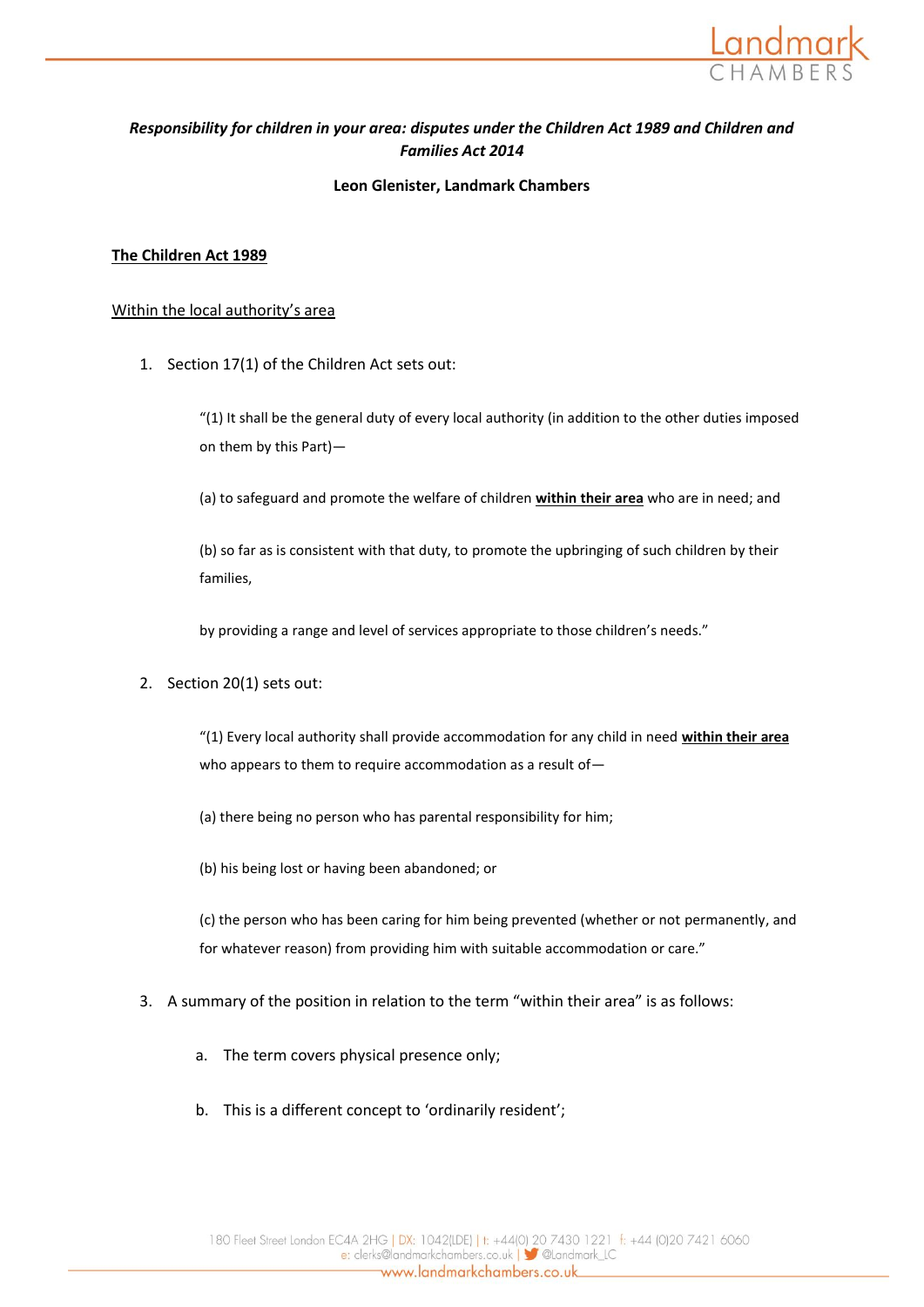

- c. A child is within a local authority's area if, for example, they are temporarily accommodated in the area, go to school in the area, or sleeping rough in the area.
- 4. The breadth of the term "within their area" is wide. If a child is physically present in the local authority's area then it would be a very bold decision to defend a judicial review on the basis that they are not within the authority's section 17 duty. The tide of the case law is to include children as within the section 17 duty, and the Court has readily dismissed resource-based arguments by authorities (see for example paragraph 35 of **J v Worcestershire**, below).

### The cases

- 5. In **R (Stewart) v Wandsworth, Hammersmith & Fulham and Lambeth** (2001) 4 CCLR 467, the Court set out the breadth of the term "within their area". Ms Stewart and her children lived in Hammersmith and Fulham but became homeless, and H&F provided accommodation in Lambeth. H&F then found Ms Stewart was intentionally homeless. The children attended school in Wandsworth.
- 6. Mr Jack Beatson QC, sitting as a Deputy HCJ, set out the following principles:
	- a. There must be physical presence in the area, which could be temporary and for any purpose.
	- b. This may mean multiple local authorities are responsible, but this is not an objection – for example, many children live with one parent half the week and with another parent for the rest of the week.
	- c. This meant Lambeth and Wandsworth were under a section 17 duty; Hammersmith were not responsible as the children were no longer in its area.
	- d. He noted that there may be an exception to the physical presence case where a local authority "dumps" on another a child in order to get rid of any statutory duties. However what constitutes "dumping" has never been defined (see e.g. **AM v Havering** paragraph 33(xii), see below).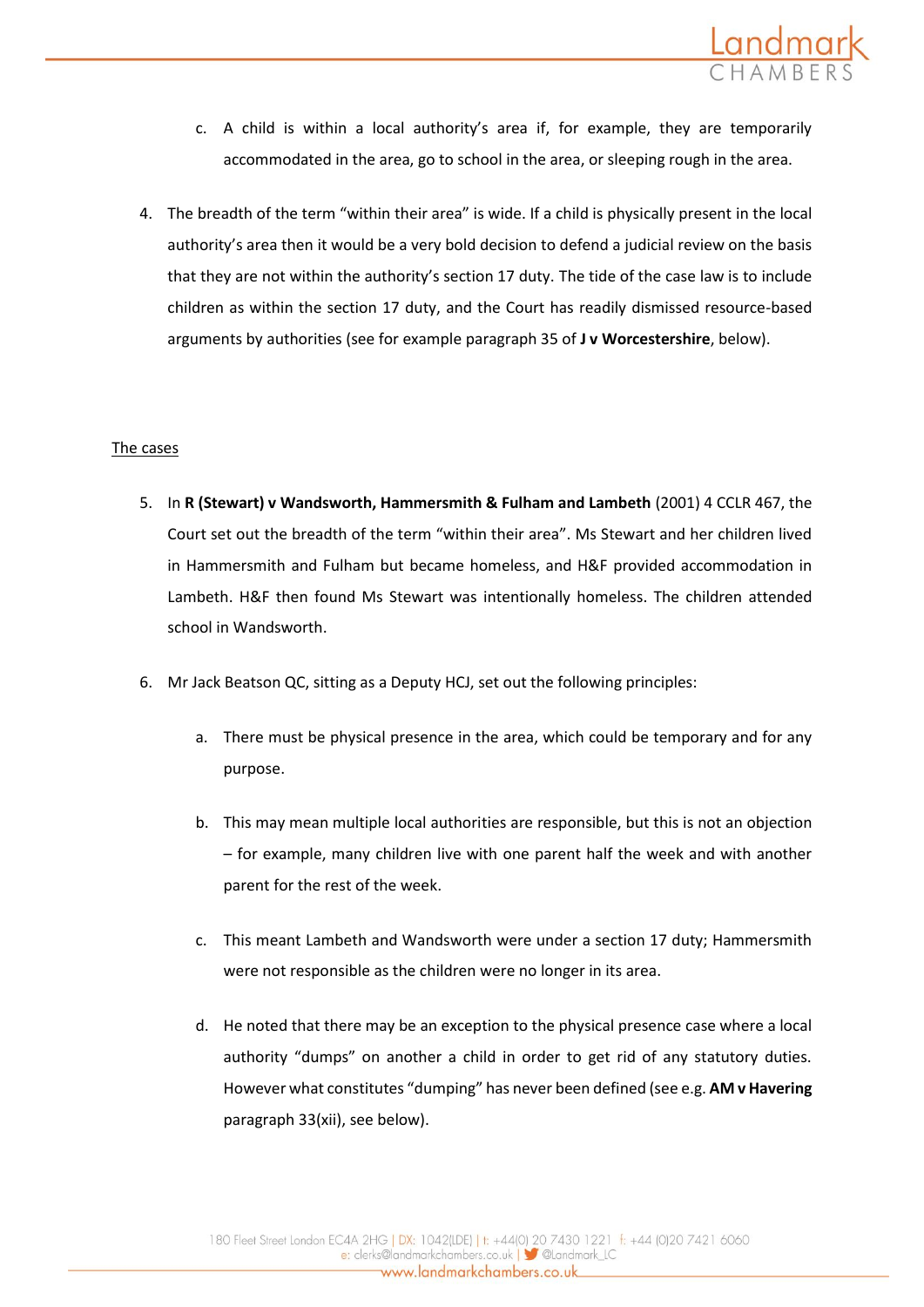

7. This "physically present" test is reflected in the 'London Child Protection Procedures' which states:

"6.1.2…Increasingly, homeless families are placed for extended periods in other local authority areas; sometimes they may choose to continue to access some universal services within their originating authority (e.g. education). However, as set out in 6.1.4, this does NOT determine responsibilities under the Children Act 1989 for safeguarding and promoting the welfare of the children of such families…

6.1.4 Regardless of the reasons or circumstances of families moving between local authority areas, the Children Act 1989 is clear about where the responsibility for safeguarding and promoting the welfare of such children lies (Section 17 and Section 47): it is with the local authority responsible for the area in which the child is to be "found", i.e. where they are at the time that a concern may arise, which will normally be where they are living." (emphasis added)

- 8. In **R (Liverpool CC) v Hillingdon LBC** [2009] EWCA Civ 43, it was made clear a local authority does not discharge a section 20 duty by escorting a child to another area. Liverpool CC had assessed an asylum seeker as being an adult and the Home Office had accommodated him in Hillingdon. Hillingdon assessed him as being a child, and following a request by the child, escorted him back to Liverpool. Liverpool CC judicially reviewed the actions of Hillingdon.
- 9. The Court of Appeal held the child remained the responsibility of Hillingdon because Hillingdon had not discharged its duty. A child's wishes and feelings had to be considered as part of an overall assessment and Hillingdon had not undertaken an assessment of any kind.
- 10. In **R (HA) v LB Hillingdon** [2012] EWHC 291 (Admin), the Court dealt with the issue of interim accommodation, particularly in relation to an age assessment. Hillingdon had assessed HA as over 18 and UKBA had placed him in Birmingham. HA argued he was a child and Hillingdon had breached their section 20 duty to him.
- 11. Bean J, held that in the interim and pending final judgment, Hillingdon was not entitled to rely on its age assessment where that very assessment was the basis of challenge. This is a potentially surprising conclusion given there are many authorities to say a decision is presumed lawful until declared otherwise for the purposes of interim relief.
- 12. In **R (J) v Worcestershire CC** [2014] EWCA Civ 1518, the Court dealt with the difficult case of a child in a travelling fairground family. Provision was sought from Worcester but to be provided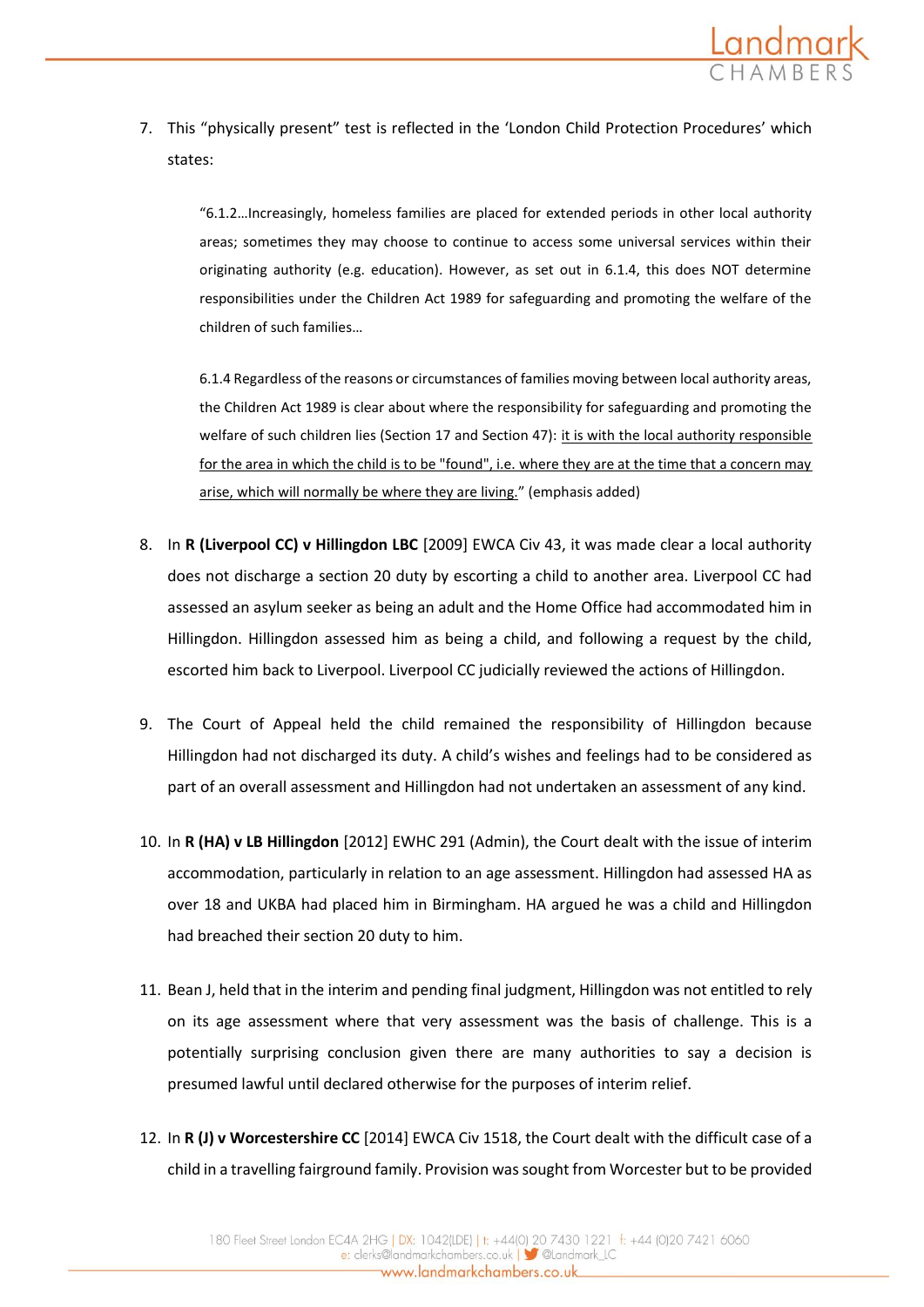

at the locations where the family were. Worcester's defence was that section 17 gave no power to make out of borough provision.

- 13. The Court of Appeal took account of the purpose of section 17, namely to provide services for children in need. There was a power within section 17 to provide out of borough provision, but the local authority was entitled to take into account the child's connection to the area, and whether the child will ever return, in deciding what provision to give.
- 14. In **R (AM) v Havering and Tower Hamlets** [2015] EWHC 1004 (Admin), the Court held that once a local authority had begun an assessment of needs it had to complete the assessment. Tower Hamlets had begun a section 17 assessment whilst temporarily accommodating the family in Havering pursuant to section 190 of the Housing Act 1990. It terminated the temporary accommodation, and then purported to transfer responsibility to Havering.
- 15. Cobb J held that:
	- a. The duty to assess was on LB Havering, because the children were within their area.
	- b. However, as Tower Hamlets had already begun a section 17 assessment, there was a public law duty to complete that assessment in the absence of good reason. Where a person moves out of the area, *"the local authorities in relation to whom the burden falls should liaise over who should complete the assessment, and how it should best be done, to avoid duplication of effort whilst ensuring that the child does not "fall between two stools""*.
	- c. He noted that where local authorities owe concurrent duties, there should be cooperation and share of the burden. A child should not be passed from "pillar to post" whilst authorities argue – needs should be met first and redistribution of resources after.
- 16. This judgment is reflected in the 'London Child Protection Procedures' which states at paragraph 6.3.1:

"If a family moves whilst subject to child protection enquires under s47 (CA 89) or an assessment of need under S17 (CA 89), those assessments are concluded before transfer of case responsibility takes place. This ensures that services are working together to limit the extent to which children and families are exposed to having to repeat their stories and repeat work to overcome child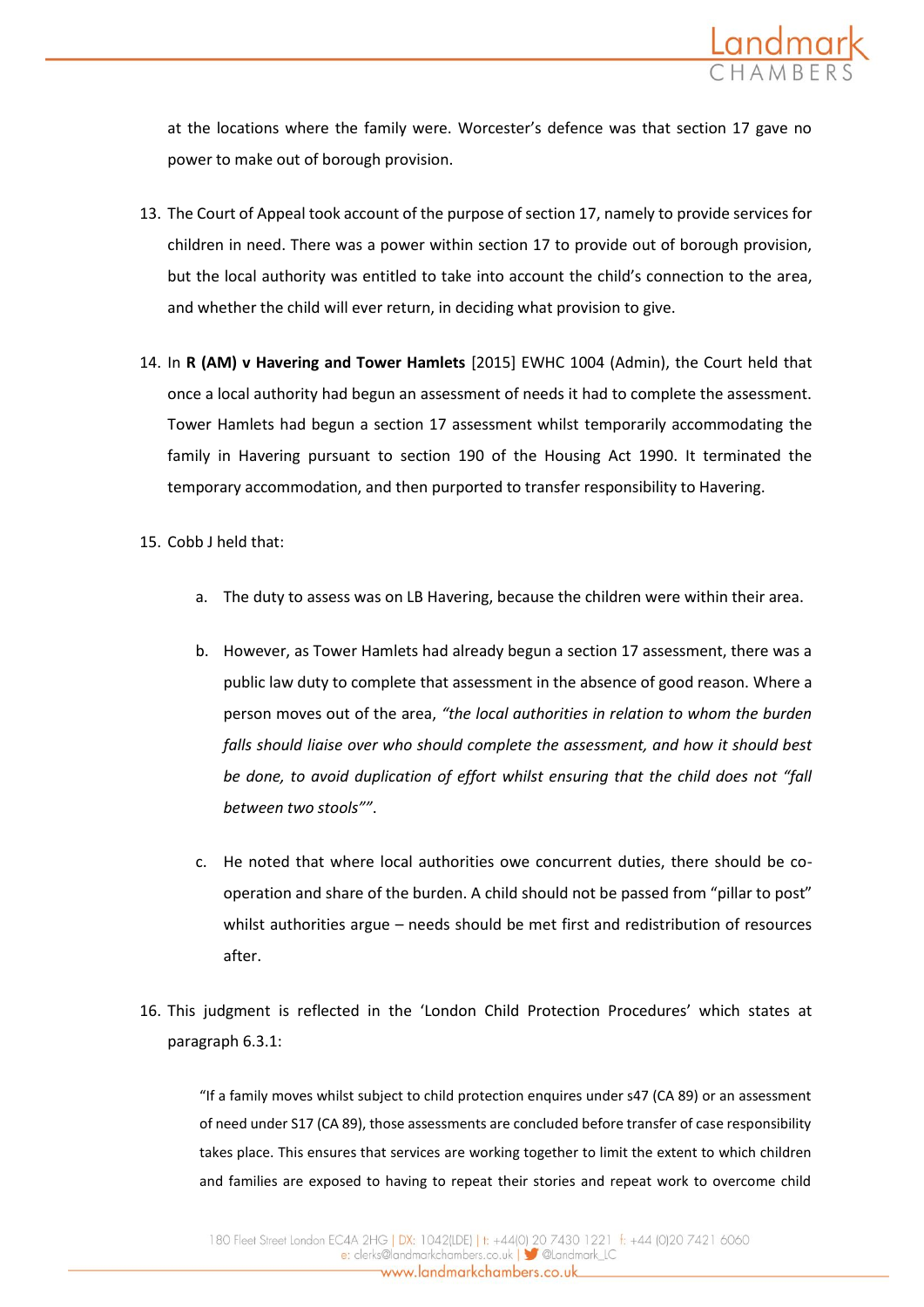

protection concerns. However, where a family has only been resident in the originating authority for a short period of time, then the respective authorities should consider who is best placed to undertake the assessment. This is especially important for those families who have moved frequently between authorities thereby preventing any authority or professional network from getting to know them."

### Ordinary residence and recoupment

17. The ordinary residence of a child is preserved under section 105(6) of the 1989 Act:

"(6) In determining the *"ordinary residence"* of a child for any purpose of this Act, there shall be disregarded any period in which he lives in any place—

(a) which is a school or other institution;

(b) in accordance with the requirements of a supervision order under this Act; or

(ba) in accordance with the requirements of a youth rehabilitation order under Part 1 of the Criminal Justice and Immigration Act 2008; or

(c) while he is being provided with accommodation by or on behalf of a local authority."

- 18. There are two reasons why this remains relevant.
- 19. Firstly, under section 20(2) a local authority who provides a child accommodation who is ordinarily resident in the area of another local authority, that other authority can take over provision of accommodation where given notice in writing:

"(2) Where a local authority provide accommodation under subsection (1) for a child who is ordinarily resident in the area of another local authority, that other local authority may take over the provision of accommodation for the child within—

(a) three months of being notified in writing that the child is being provided with accommodation; or

(b) such other longer period as may be prescribed in regulations made by the Secretary of State."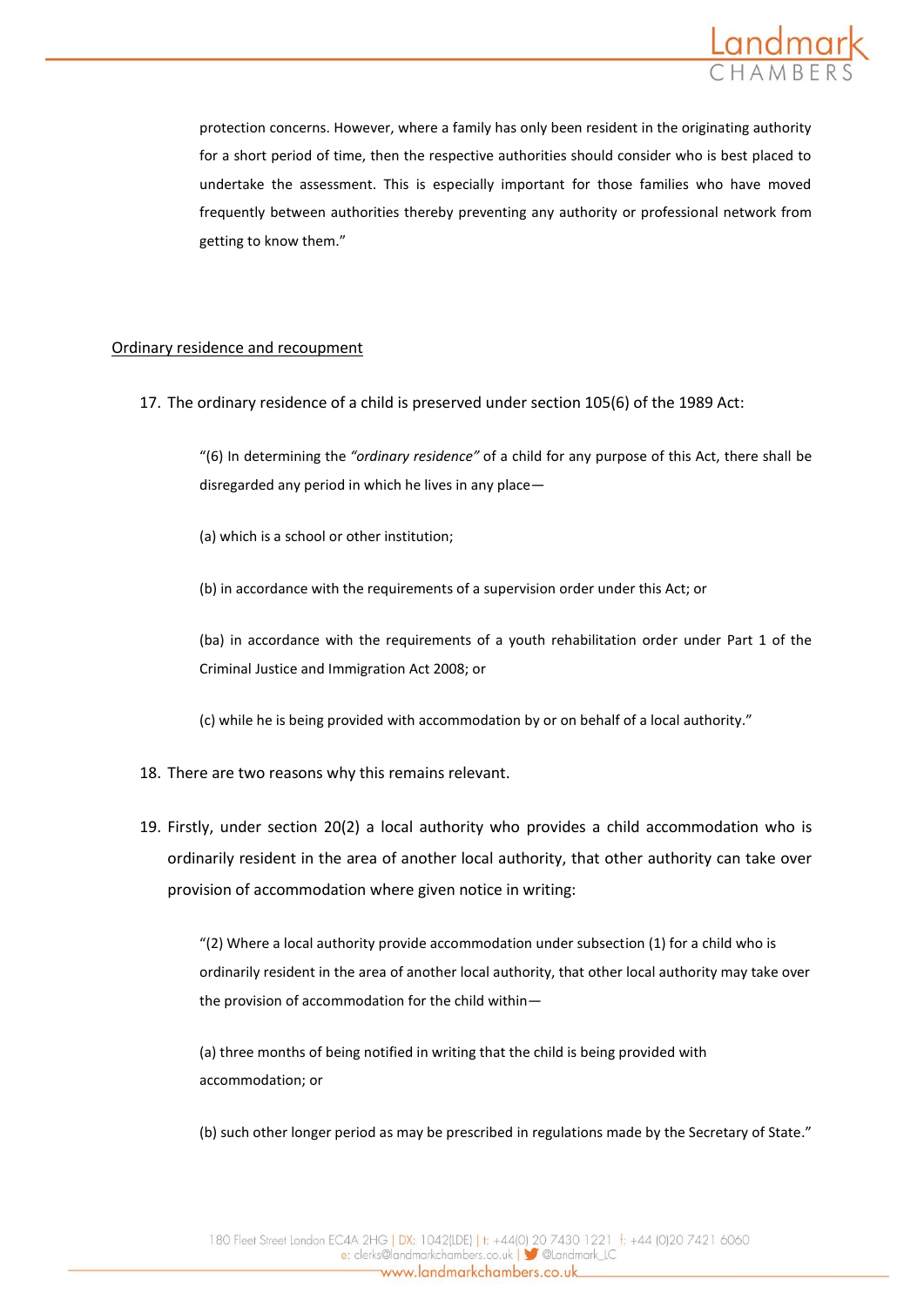

20. Secondly, a local authority can recover the cost of providing accommodation and maintenance under section 20 of the 1989 Act from another local authority, where the child was ordinarily resident in that other local authority's area, pursuant to section 29(7):

"(7) Where a local authority provide any accommodation under section 20(1) for a child who was (immediately before they began to look after him) ordinarily resident within the area of another local authority or the area of a local authority in Wales, they may recover from that other authority any reasonable expenses incurred by them in providing the accommodation and maintaining him."

### Disputes

- 21. A dispute as to whether a child is within a local authority's area is a matter for judicial review of that local authority's decision.
- 22. If there is a dispute as to ordinary residence (which is relevant to recoupment), the matter shall be determined by the Secretary of State: section 30 of the 1989 Act.

### **Children and Families Act 2014**

- 23. Like under the 1989 Act regime, where a child has a EHC Plan there are two issues that arise in relation to the correct local authority:
	- a. Who is responsible for the administrative functions of the EHC Plan, for example the Annual Review, implementing provision, etc; and
	- b. Who is financially responsible for the implementation of the EHC Plan.

### Administrative functions

24. Section 24 sets out responsibility under the Children and Families Act 2014:

"(1) A local authority in England is responsible for a child or young person if he or she **is in the authority's area** and has been—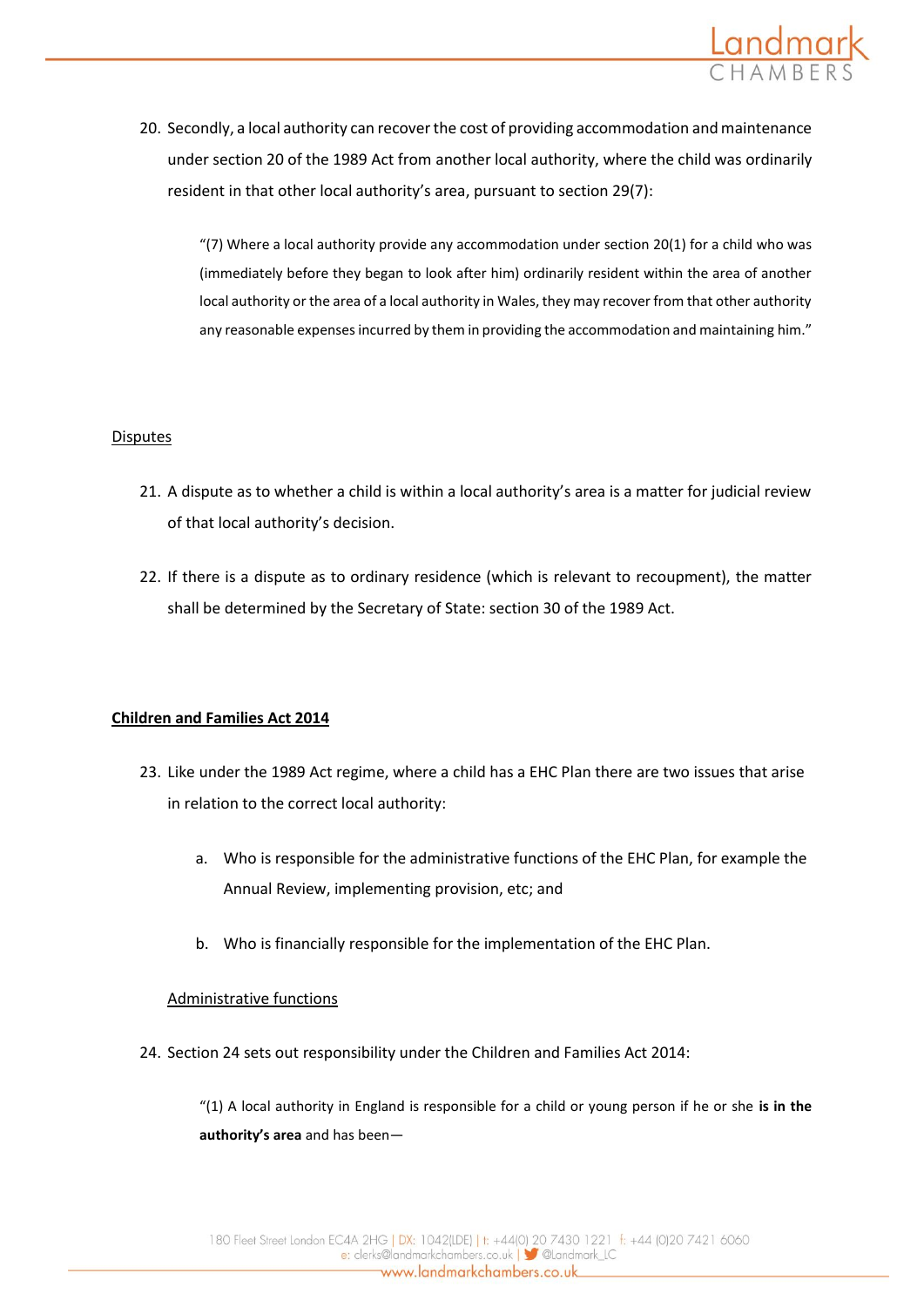

(a) identified by the authority as someone who has or may have special educational needs, or

(b) brought to the authority's attention by any person as someone who has or may have special educational needs." (emphasis added)

25. The Code of Practice is not particularly helpful. Paragraph 10.8, albeit in the context of looked after children only, states:

"Local authorities who place looked after children in another authority need to be aware of that authority's Local Offer if the children have SEN. Where an assessment for an EHC plan has been triggered, the authority that carries out the assessment is determined by Section 24 of the Children and Families Act 2014. This means that the assessment must be carried out by the authority where the child lives (i.e. is ordinarily resident), which may not be the same as the authority that looks after the child."

- 26. The reference to ordinary residence may confuse, as section 105(6) of the 1989 Act states specifically that where a child is placed elsewhere by a local authority that does not by itself alter ordinary residence.
- 27. A related concept is where child or young person with an EHC Plan moves area. This is dealt with under regulation 15 of the SEND Regulations 2014:

"15. Transfer of EHC Plans

(1) This regulation applies where a child or young person in respect of whom an EHC plan is maintained moves from the area of the local authority which maintains the EHC plan ("the old authority") into the area of another local authority ("the new authority").

(2) The old authority shall transfer the EHC plan to the new authority ("the transfer") on the day of the move or, where it has not become aware of the move at least 15 working days prior to that move, within 15 working days beginning with the day on which it did become aware.

(3) From the date of the transfer—

(a) the EHC plan is to be treated as if it had been made by the new authority on the date on which it was made by the old authority and must be maintained by the new authority; and

(b) where the new authority makes an EHC needs assessment and the old authority has supplied the new authority with advice obtained in pursuance of the previous assessment the new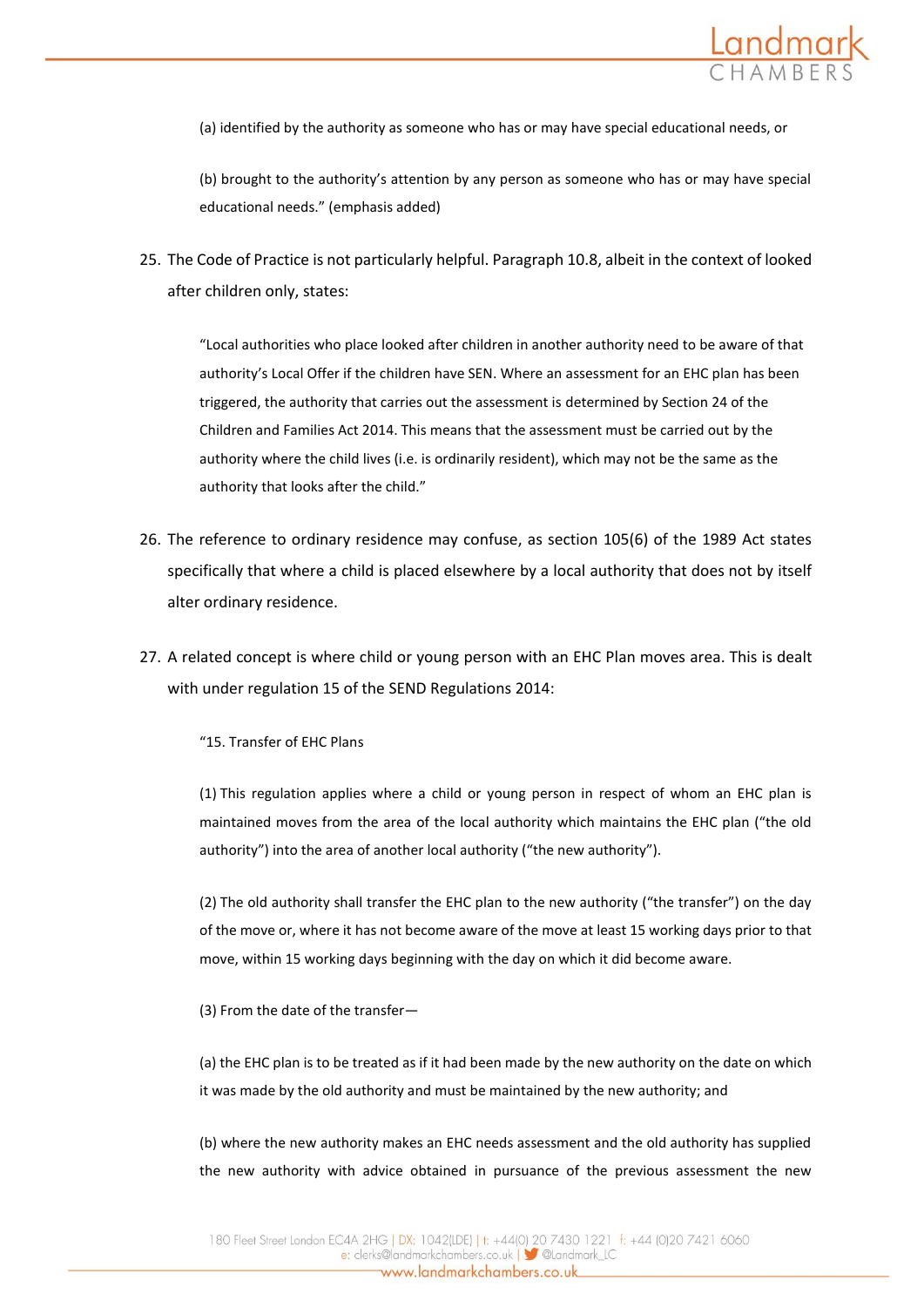

authority must not seek further advice where the person providing that advice, the old authority and the child's parent or the young person are satisfied that the advice obtained in pursuance of the previous assessment is sufficient for the purpose of the new authority arriving at a satisfactory assessment.

(4) The new authority must, within 6 weeks of the date of the transfer, inform the child's parent or the young person of the following—

(a) that the EHC plan has been transferred;

(b) whether it proposes to make an EHC needs assessment; and

(c) when it proposes to review the EHC plan in accordance with paragraph (5).

(5) The new authority must review the EHC plan in accordance with section 44 of the Act before the expiry of the later of—

(a) the period of 12 months beginning with the date of making of the EHC plan, or as the case may be, with the previous review, or

(b) the period of 3 months beginning with the date of the transfer…"

- 28. A similar provision in force under the previous regime, the Education Act 1996, was considered in **JG v Kent County Council and ors** [2016] EWHC 1102 (Admin). As to whether a child "moves" was to have the effect where a new authority becomes "responsible" for the child or young person – under the current regime, that is fulfilment of the section 24 criteria that firstly, the child is in the authority's area, and secondly, has been identified by the authority or brought to the authority's attention as someone who may have special educational neds.
- 29. As to what "move" meant:

"133. I agree that it is necessary to distinguish a situation where there has been a permanent move from one which is temporary or transitory. As Ms Hannett and Mr Harrop-Griffiths agreed, there can only be one local authority which is responsible for a child's special educational needs. I also agree with Ms Hannett, that the procedures envisaged in [reg 23](https://login.westlaw.co.uk/maf/wluk/app/document?src=doc&linktype=ref&context=119&crumb-action=replace&docguid=I75AD9770E42311DAA7CF8F68F6EE57AB) would be excessively cumbersome to cater for a purely temporary, short-term absence of the child from the original authority's area. I agree as well that it is of assistance to see whether there has been an alteration of the child's ordinary residence to reach a decision as to whether the child has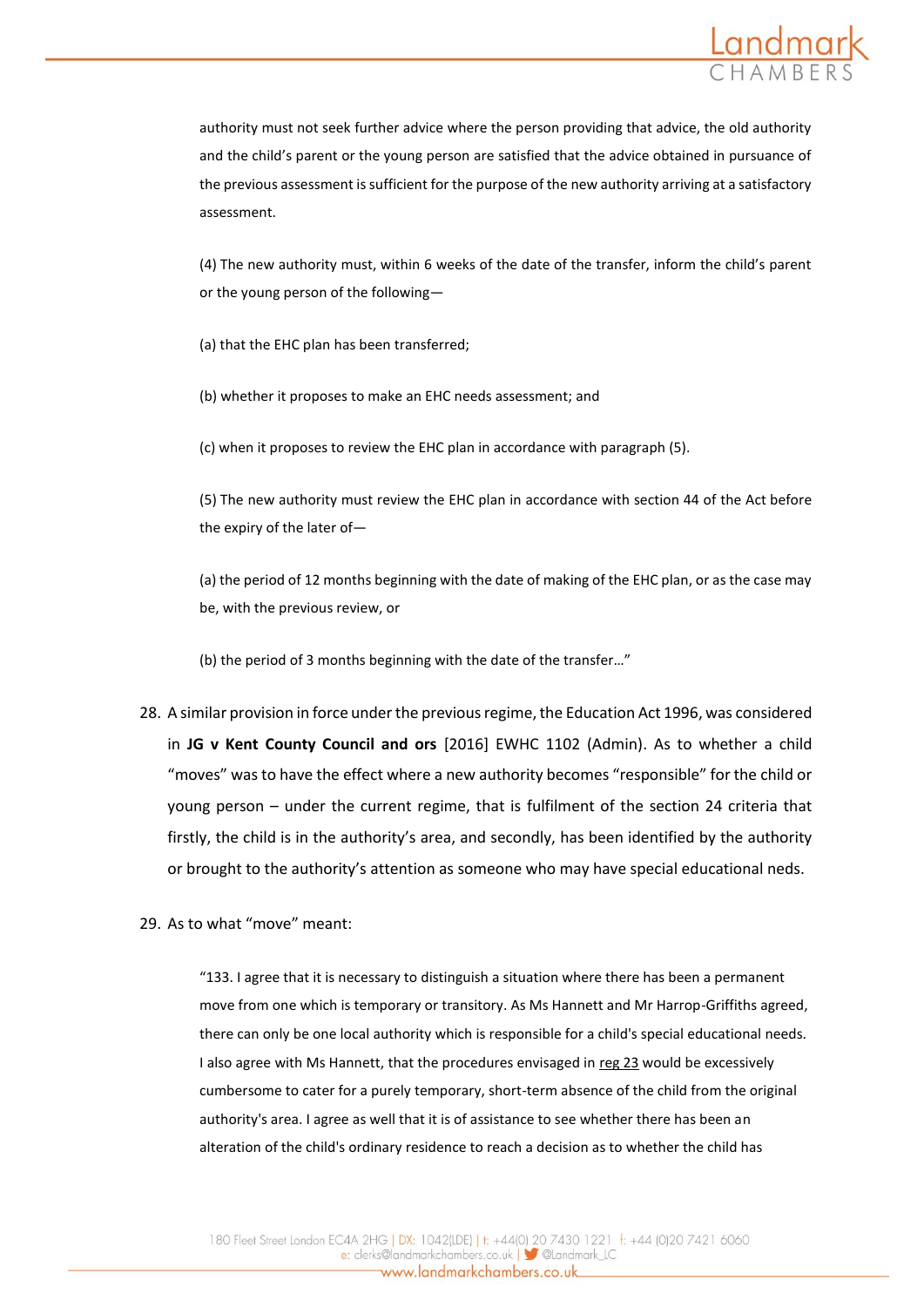

'moved' for the purposes of reg 23 . The features which have been identified in other contexts for deciding a person (and especially a child's) ordinary residence may be helpful.

134. At the same time, there are limits on the usefulness of this methodology. The term 'ordinary residence' (or 'habitual residence') is not used in the regulation or the enabling statute. That distinguishes this situation from that which faced the courts in the authorities which Ms Hannett cited to me. I have already alluded to one important difference. There can be only one local authority which is responsible for a child's special educational needs, whereas a person may have an ordinary residence in more than one place (see for instance *R (Cornwall County Council) v Secretary of State for Health [2015] UKSC 46, [2016] AC 137* , at [42]). The features identified in the ordinary residence cases are therefore no more than indirect pointers in deciding whether in this case TG had 'moved' to Sunderland at the time that KCC took its decision which the OS challenges on 19 October 2015."

- 30. In addition, the Court held that the decision by a local authority that a child had moved was subject only to review on a Wednesbury unreasonableness basis. On the facts of the case, the LA had acted unlawfully.
- 31. One may argue that given the similarity in wording to section 17 of the 1989 Acct, the scope of responsibility of section 24 of the 2014 Act must be similar. However that, in the education context, would be too wide. This is reflected in the judgment of **JG**, and the following reasons are relevant:
	- a. A child is often placed out of county. It cannot have been intended that where a child is placed out of county, the EHC Plan becomes the responsibility of the host authority.
	- b. Only one local authority has responsibility of an EHC Plan (on this point, compare section 17, which specifically found a child may be "in" more than one area).
- 32. In summary, the test of whether a child or young person is "in a local authority's area" is one which involves presence, but additionally involves a degree of permanence. The test of ordinary residence (see **R (Cornwall CC) v Secretary of State for Health** [2015] UKSC 46) may be informative but not comprehensive.

## Financial responsibility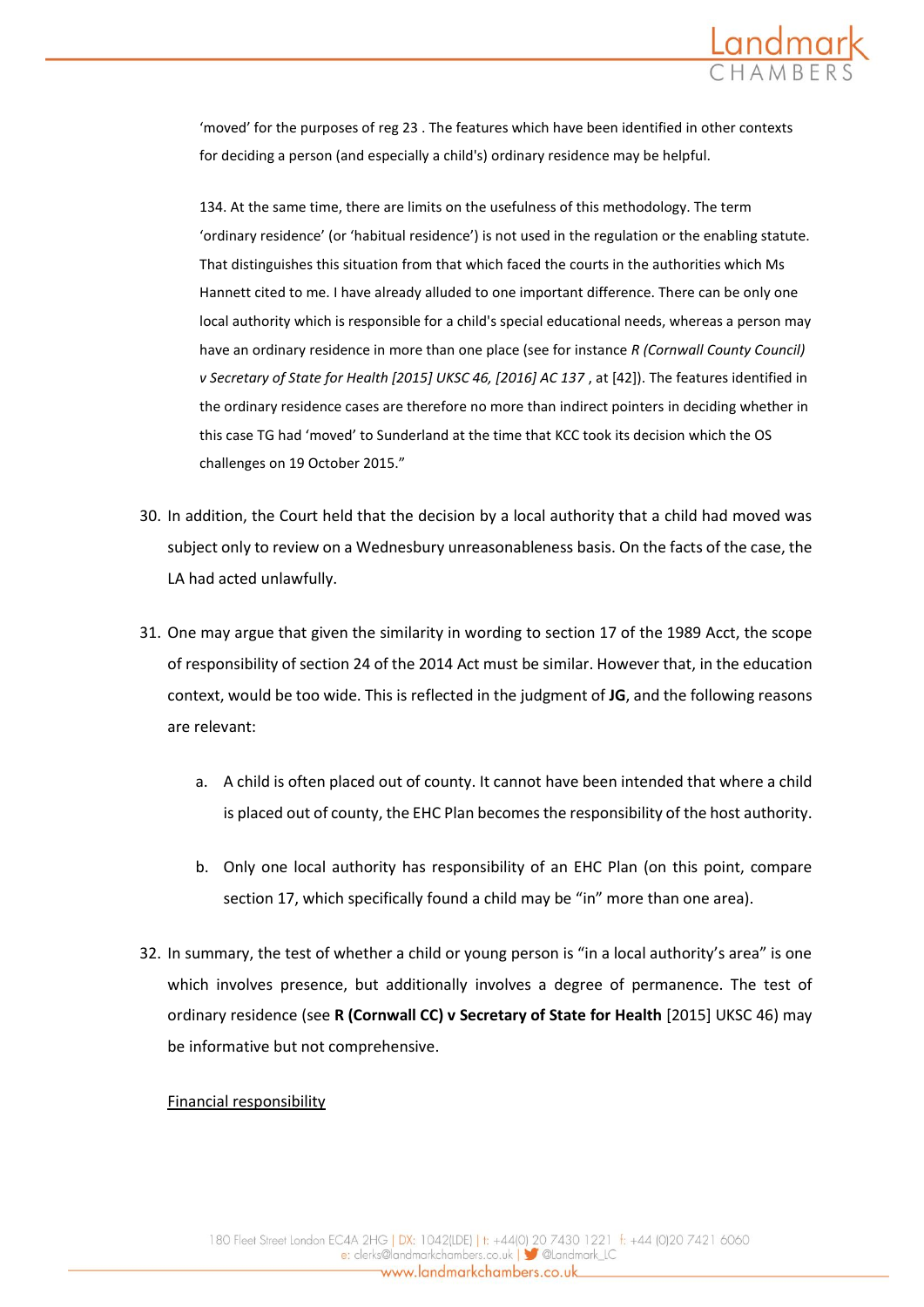

- 33. Under the Education Act 1996, the financial responsibility was often separate to the administration of a Statement of Special Educational Need. The logic behind this position was as follows:
	- a. A local authority was responsible for an EHC Plan where a child was "in their area" and fulfils one of four criteria (section 321(3) of the 1996 Act).
	- b. However, where someone "belongs" was to determined by regulations (section 579(4) of the 1996 Act), in this case The Education (Areas to which Pupils and Students Belong) Regulations 1996 ("**the Belonging Regulations**").
	- c. The Belonging Regulations provide for the financial responsibility of a Statement. However, specifically, the Belonging Regulations do not provide guidance on who has administrative responsibility for a Statement (regulation 2(4)).
- 34. The position under the 2014 Act is not altogether clear. As far as I can tell, the Belonging Regulations are not referred to within the 2014 Act. Therefore, it is arguable that they have no relevance and financial responsibility coincides with administrative responsibility.
- 35. In my view that seems to be a surprising conclusion. It is possible the draftsman just did not think about the issue. There seem to be two indications that the Belonging Regulations remain relevant.
- 36. Firstly, section 2(4) of the Belonging Regulations has been amended to include the new EHC Plan regime – *"These Regulations do not apply for the purposes of determining which*  authority's area a child is in for the purposes of section 321(3) of the Education Act 1996 and *section 24 of the Children and Families Act 2014*" (emphasis added). This is consistent with the argument the Regulations do apply.
- 37. Secondly, there is a very opaque provision at section 83(7) of the 2014 Act which may lend some support:

"(7) EA 1996 and the preceding provisions of this Part (except so far as they amend other Acts) are to be read as if those provisions were contained in EA 1996."

On one interpretation, this reads section 24 of the 2014 Act as if it is in the 1996 Act – and therefore this would include section 579(4) of the 1996 Act and therefore the Belonging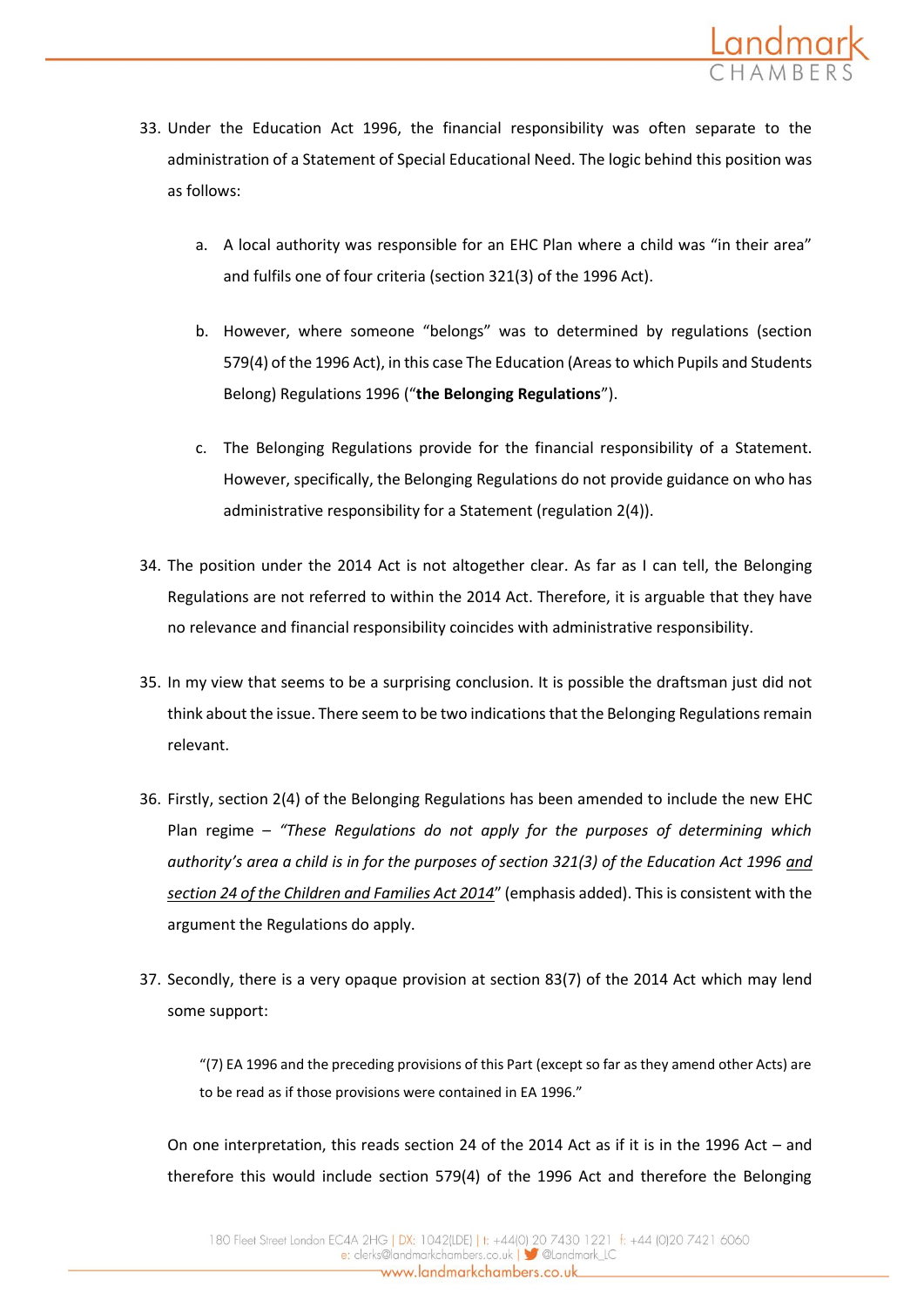

Regulations do apply. If this was the intention, this is far from clear from section 83(7) of the 2014 Act, but it is one possibility.

- 38. Assuming (as I do think) the Belonging Regulations do remain relevant, then it is those which set out the financial responsibility. A summary of the position is as follows:
	- a. Subject to the other regulations, a person is treated as belonging to the education authority in which he is ordinary resident, but if he has no ordinary residence, the area for which he is for the time being resident (regulation 3).
	- b. A child or young person with an EHC Plan who is boarding and does not spend holidays with the person responsible for him, the student belongs to the authority where the person responsible is ordinarily resident (regulation 4).
	- c. A child or young person with an EHC Plan and attends a special school belongs to the authority where the person responsible is ordinarily resident (regulation 5).
	- d. A looked after child with an EHC Plan belongs to the authority which coincides with or includes the area of the local authority which looks after him (regulation 7).
- 39. The person responsible is set out at regulation 2(3):
	- "(3) References in these Regulations to the person responsible for a school pupil are to  $-$
	- (a) the parent with parental responsibility for him,

provided that if the parents of a school pupil with parental responsibility for him live in different education authority areas—

(i) the person responsible for the pupil shall be the parent with parental responsibility for him with whom the pupil is habitually and normally resident,

(ii) if the pupil is habitually and normally resident with more than one parent with parental responsibility for him, the person responsible for the pupil shall be the parent who is ordinarily resident nearest to the school attended by the pupil or to the place at which the pupil receives education otherwise than at school,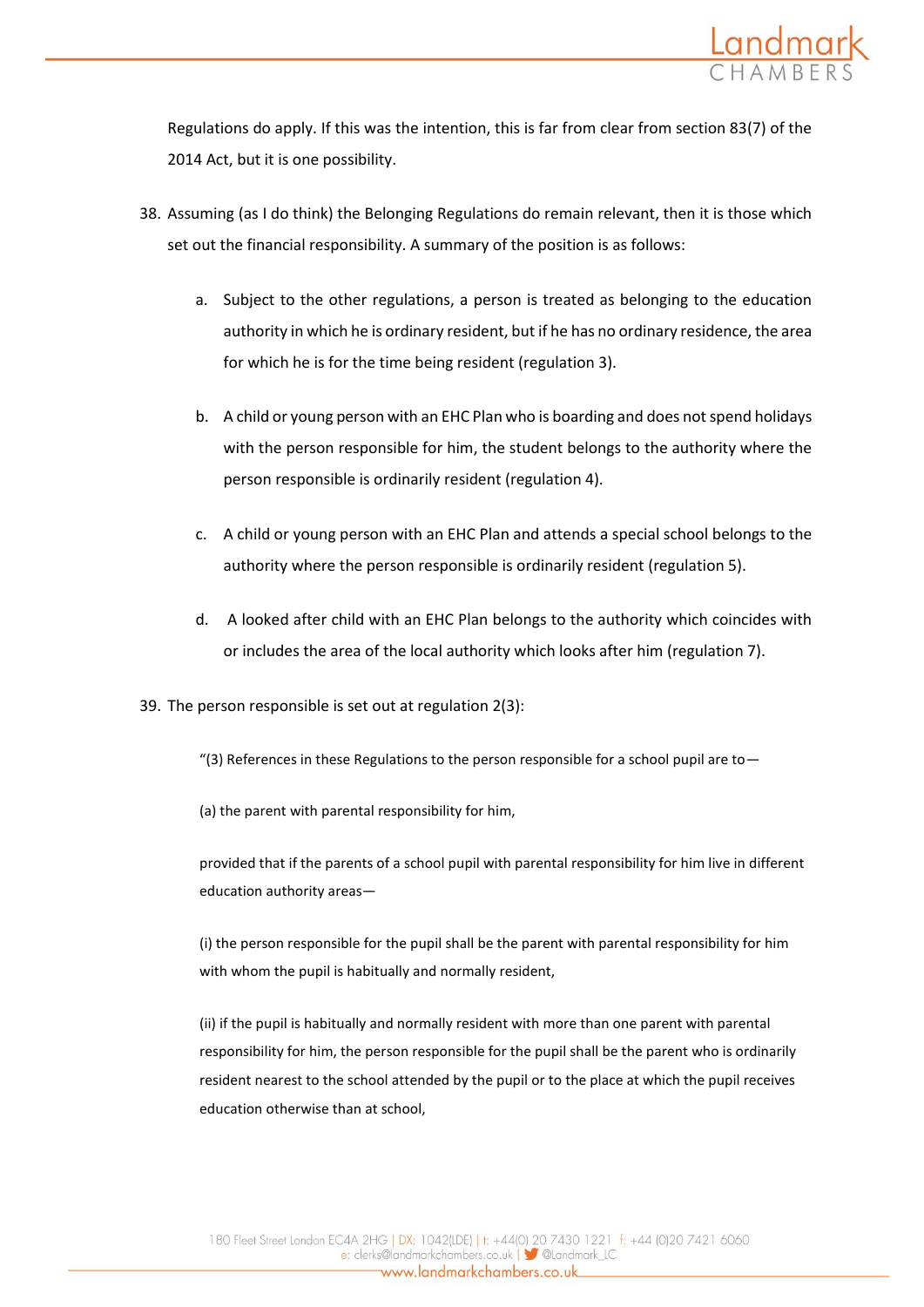

(iii) if the pupil is not habitually and normally resident with a parent with parental responsibility for him, the person responsible for the pupil shall be the parent who is ordinarily resident nearest to the school attended by the pupil or to the place at which the pupil receives education otherwise than at school; or

(b) where there is no parent with parental responsibility for him, to the person (not being a local authority) who has care of him when he is not attending school or living in boarding accommodation or in hospital."

40. Confusingly, ordinary residence is not the same concept as under the Care Act 2014 – it in fact means "habitually resident" as set out in regulation 2(2):

"(2) References in these Regulations to the place where a person is ordinarily resident are references to the address where that person is habitually and normally resident apart from temporary or occasional absences, except that no school pupil shall be treated as being ordinarily resident in the area of an education authority by reason only of his residing as a boarder at a school which is situated in the area of that authority."

- 41. The "habitual residence" test has arisen in family proceedings relating to cross-country custody rights of children. In Re A [2013] UKSC 60 the Supreme Court approved of European jurisprudence on whether an individual is habitually resident in a place. The Supreme Court held "habitual residence" is a question of fact and not law – and that question is centred on whether the factors "are capable of showing that…presence is not in any way temporary or intermittent and that the residence of the child reflects some degree of integration in a social and family environment".
- 42. The Belonging Regulations place the emphasis on the habitual residence of the responsible person. This case law would be applied – the question is a factual one to see where the responsible person is present and whether that is more than temporary.

### **Disputes**

43. If a local authority refuses to take on the administrative functions of a EHC Plan because it is asserted the child is not "within their area", that may arise in the context of an appeal to the FTT under section 51(2) of the 2014 Act (e.g. refusal to assess). However this matter may also be dealt with by way of judicial review.